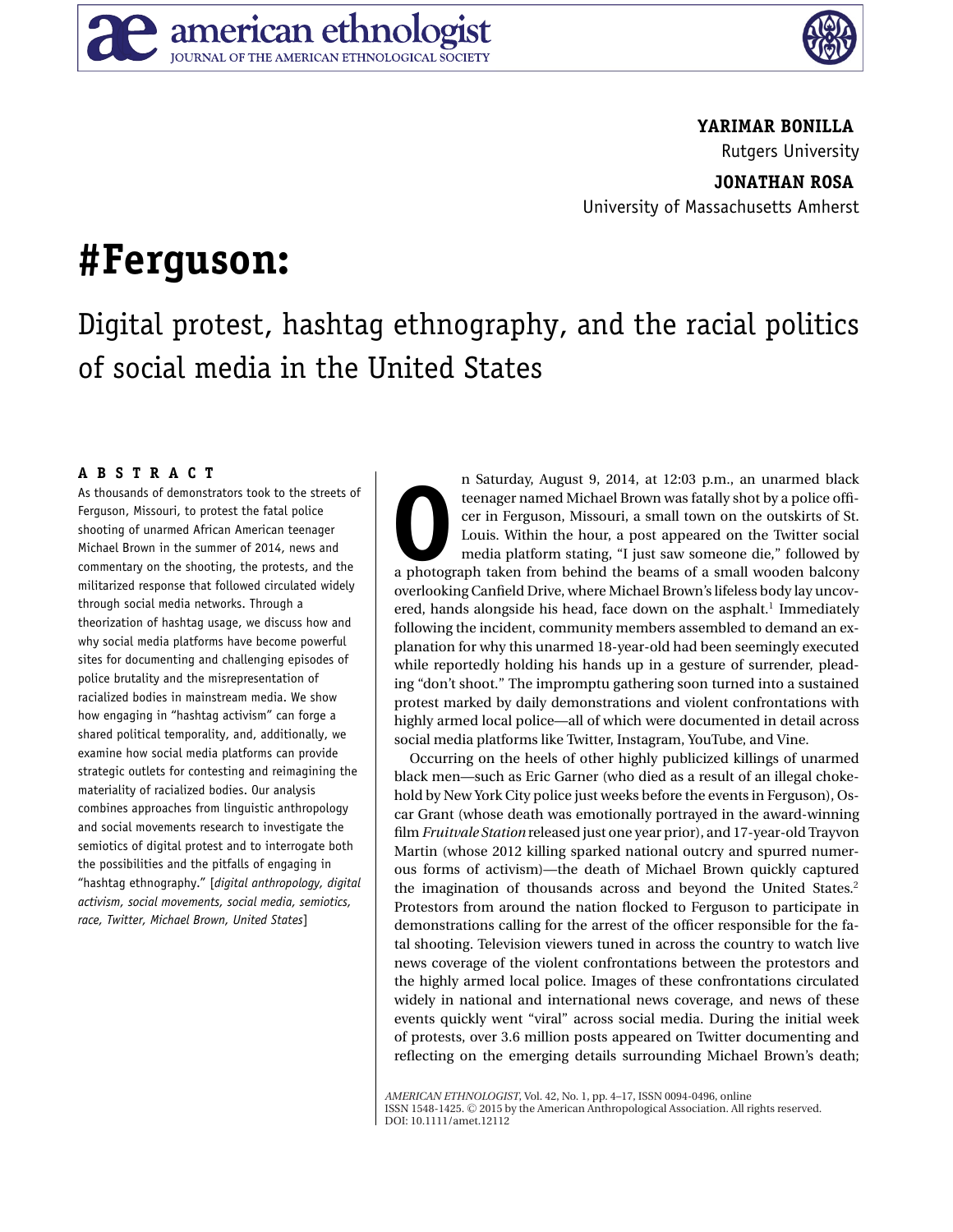by the end of the month, "#Ferguson" had appeared more than eight million times on the Twitter platform.

These statements are simple facts, but the meaning and consequences of these facts will be occupying social analysts for years to come. Much will be written about Michael Brown: about his portrayal in the media, his treatment by the police, and both the circumstances and consequences of his death. Much will also be written about the protestors who immediately gathered at the site of his killing and about those who remained, under intense police harassment, long after the media spotlight faded.<sup>3</sup> But what are we to make of the eight million tweets? What do they tell us about this event, its place in the social imagination, and about social media itself as a site of both political activism and social analysis?

In 1991, a homemade VHS tape of Los Angeles resident Rodney King being brutally beaten by four police officers sparked outrage across the country and galvanized thousands in what is widely recognized as one of the most influential examples of citizen journalism in the United States (Allan and Thorsen 2009).<sup>4</sup> Today, 56 percent of the U.S. population carries video-enabled smartphones, and the use of mobile technology is particularly high among African Americans.<sup>5</sup> The increased use and availability of these technologies has provided marginalized and racialized populations with new tools for documenting incidents of state-sanctioned violence and contesting media representations of racialized bodies and marginalized communities. In many cases—such as police officers' use of a chokehold in the murder of Eric Garner—the use of mobile technology to record and circulate footage of events has played a key role in prompting public outcry.<sup>6</sup> In the case of Ferguson, video footage of the fatal shooting of Michael Brown has yet to surface, but informal journalism was used to document the scene in the direct aftermath of his murder, to publicize the protests that ensued, and to bring attention to the militarized police confrontations that followed.7 Through social media, users were able to disseminate these accounts to a broad audience and to forge new mediatized publics that demand anthropological attention. In this essay, we explore how and why platforms like Twitter have become important sites for activism around issues of racial inequality, state violence, and media representations. We examine the possibilities, the stakes, and the necessity of taking these forms of activism seriously while remaining attentive to the limits and possible pitfalls of engaging in what we describe as "hashtag ethnography."

#### **Can a hashtag become a field site?**

In thinking critically about social media as a site of analysis, the first question to ask, for anthropologists in particular, is what kind of field site does a platform like Twitter represent?<sup>8</sup> Is Twitter the ultimate "non-place" (Augé 2009) of super modernity, a transient site of fleeting engagement, or is it an instance of a "virtual world" (Boellstorff 2008), with its own set of socialities and forms of engagement? And is the study of an event through social media a return to a previous era of "armchair anthropology"? Or is hashtag ethnography the next logical step in an anthropology of the 21st century, one that has become increasingly concerned with the ontological implications of digital practices (Horst and Miller 2012)?

To answer these questions, it is necessary to begin by distinguishing the town of Ferguson, Missouri, from "hashtag Ferguson" and to recognize how each of these contributed to the formation of the larger "event" of Ferguson. As those familiar with Twitter know, the hashtag symbol (#) is often used as a way of marking a conversation within this platform. The hasthtag serves as an indexing system in both the clerical sense and the semiotic sense. In the clerical sense, it allows the ordering and quick retrieval of information about a specific topic. For example, in the case of Ferguson, as details were emerging about the protests forming at the site of Michael Brown's death, users began tweeting out information with the hashtag #Ferguson. The hashtag in this case provided a quick retrieval system for someone looking for updated news on the unfolding events. But, in addition to providing a filing system, hashtags simultaneously function semiotically by marking the intended significance of an utterance. Similar to the coding systems employed by anthropologists, hashtags allow users to not simply "file" their comments but to performatively frame what these comments are "really about," thereby enabling users to indicate a meaning that might not be otherwise apparent. Hence, someone could write, "Decades of racial tension and increasing suburban poverty boiled to the surface last night" followed by the text "#Ferguson," as a way of creating a particular interpretive frame. Hashtags thus operate in ways similar to library call numbers: They locate texts within a specific conversation, allowing for their quick retrieval, while also marking texts as being "about" a specific topic.<sup>9</sup>

In addition, hashtags have the intertextual potential to link a broad range of tweets on a given topic or disparate topics as part of an intertextual chain, regardless of whether, from a given perspective, these tweets have anything to do with one another. Thus, a tweet in support of Ferguson protestors and a tweet in support of Officer Darren Wilson could both be coded and filed under #Ferguson. Moreover, a tweet about racial disparity in Missouri, such as "racism lives here," and one about a night out on the town in St. Louis could both be marked #STL.

This insight requires anthropologists to carefully consider the variety of uses in play for any given hashtag as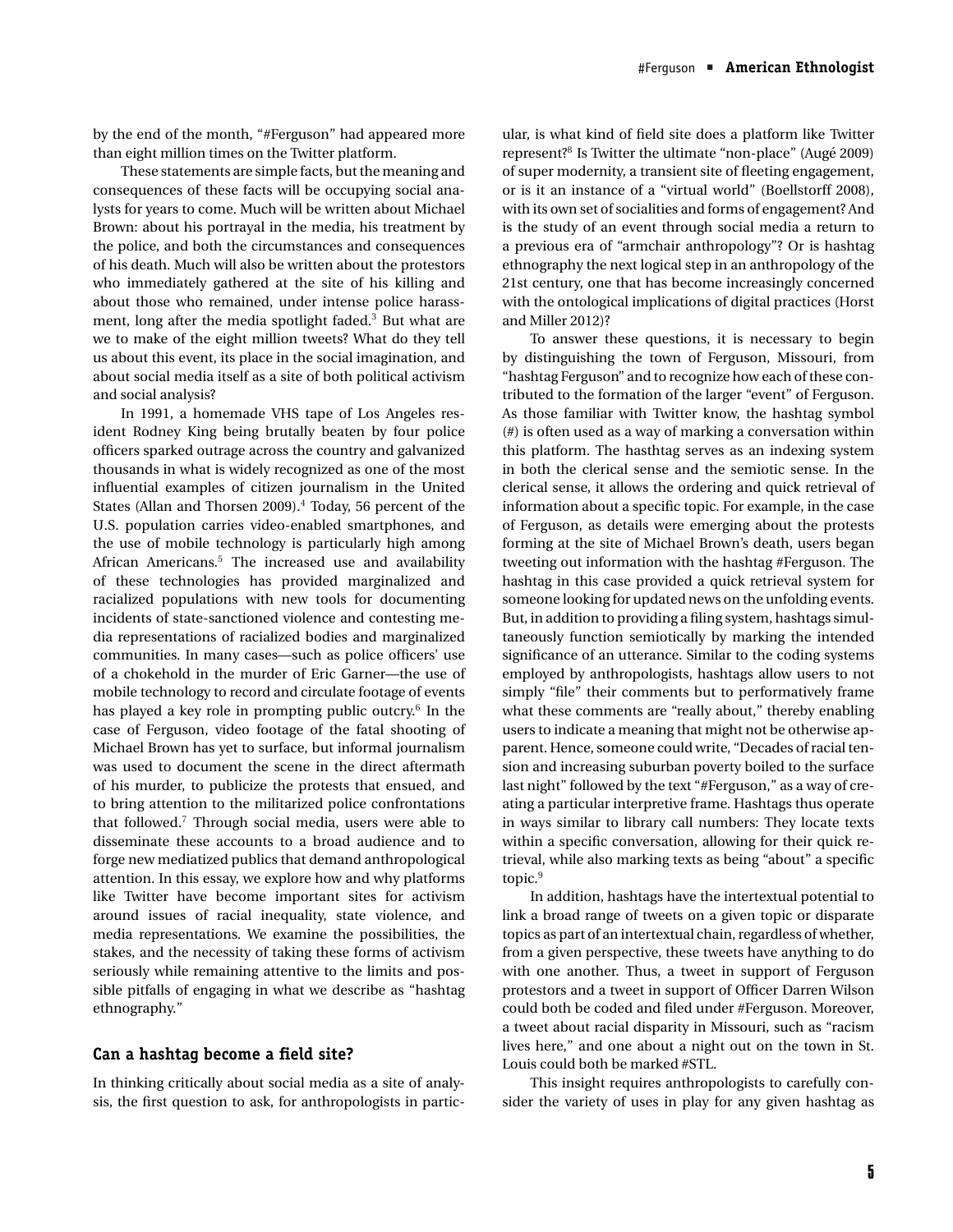well as the stances and perspectives associated with any given use. In the case of #Ferguson, patterns emerged in which Twitter became a platform for providing emergent information about the killing of Michael Brown and for commenting on the treatment of the officer who shot him. For example, one user posted, "Prosecutors get real friendly when they have to adjudicate one of their own. But they'll move heaven and earth hunting POC down. #Ferguson."10 In contrast, other tweets recontextualized the situation in Ferguson as part of global affairs (e.g., "#Egypt #Palestine #Ferguson #Turkey, U.S. made tear gas, sold on the almighty free market represses democracy"), while others critiqued the appropriation of this event (e.g., "seriously though, @FCKH8 never posted ANYTHING on their Facebook page in support of #Ferguson until it was time to sell some t-shirts"<sup>11</sup>). Meanwhile, some tweets combined these genres, such as those involving self-promotion of one's own broader commentary on Ferguson (e.g., "People are talking about #Ferguson all over the world. Here's a interview I did for a newspaper in Italy," along with a link to an Instagram photo of a newspaper story) and juxtapositions of #Ferguson with commentary on mundane aspects of one's everyday life (e.g., "It's 3:30 . . . I'm acting like I don't gotta be up at 7:30 #Ferguson #HandsUp #MichaelBrown"). This range of uses of #Ferguson, which encompasses both prevailing and emergent scripts, demonstrates the importance of considering perspective and function in analyzing intertexual links between tweets.

In addition to these intertextual considerations, hashtags also have the interdiscursive capacity to lasso accompanying texts and their indexical meanings as part of a frame. Linkages across hashtags and their accompanying texts—which comprise both other hashtags (e.g., #Ferguson, #MichaelBrown, #HandsUp, etc.) and additional commentary—frame #Ferguson as a kind of mediatized place.12 It is in this sense that much like one could go to the library, stand in front of a call number, and find texts on a particular subject, one could go onto Twitter, type #Ferguson, and find a large number of posts on the subject at hand. But what is the relationship between this mediatized place—as it is experienced from outside the boundaries of the geographical context with which it is associated—and everyday life in what might be understood as Ferguson proper? How does the mediatization of Ferguson, Missouri, through #Ferguson lead to the formation of new "ad hoc publics" (Bruns and Burgess 2011)?<sup>13</sup>

The types of publics created by Twitter emerge from the hashtag's capacity to serve not just as an indexing system but also as a filter that allows social media users to reduce the noise of Twitter by cutting into one small slice. However, this filtering process also has a distorting effect. Social media create a distorted view of events, such that we only get the perspective of the people who are already in our social network (Garret and Resnick 2011; Pariser 2012; Sunstein 2009). This effect should signal one of the first cautions for anthropologists interested in social media: We must avoid the common slippage made by journalists and others who tend to represent Twitter as an unproblematized "public sphere" without taking into account the complexity of who is on Twitter, as well as how people are on Twitter in different ways (e.g., some are constant users, others tweet infrequently, some do so from their phone, some from their office, etc.). $^{14}$ 

Part of the problem of engaging in hashtag ethnography, then, is that it is difficult to assess the context of social media utterances. Moreover, a simple statement of fact—for example, that there were eight million Ferguson tweets tells us very little. How many were critical of the police? How many were critical of the protestors? How many were posted by journalists (both professional and amateur)? Beyond knowing that people tweeted, we know little about what those tweets meant to their authors and their imagined publics. We do not know, for example, how many of the eight million tweets were aimed at a national audience (and thus appropriately hashtagged for quick retrieval and retweet) versus how many were aimed at a smaller group of followers with the contextual information necessary to assess both the explicit and implicit uses of hashtags and other references.

In thinking about the hashtag as a field site, these questions and the competing perspectives they highlight demonstrate the importance of reorienting social media ethnography from an emphasis on "network and community" toward a focus on individual experiences, practices, and socialities (Postill and Pink 2012:124). For example, some have argued that in assessing the importance of Twitter in the Ferguson protests, we must take into account that, despite the enduring digital divide within the United States, the percentage of African Americans who use Twitter (22 percent) is much higher than that of white Americans (16 percent; Bryers 2014). While these simple figures tell us little about the ways and frequency with which these groups use the system and to what ends, the significance of what has been called "Black Twitter" (Florini 2014; Sharma 2013) should not be overlooked. As we discuss below, Twitter affords a unique platform for collectively identifying, articulating, and contesting racial injustices from the in-group perspectives of racialized populations. Whereas in most mainstream media contexts the experiences of racialized populations are overdetermined, stereotyped, or tokenized, social media platforms such as Twitter offer sites for collectively constructing counternarratives and reimagining group identities.15

In the case of Ferguson, it is worth noting that, at least initially, the most common use of the #Ferguson hashtag was to convey information about the unfolding events.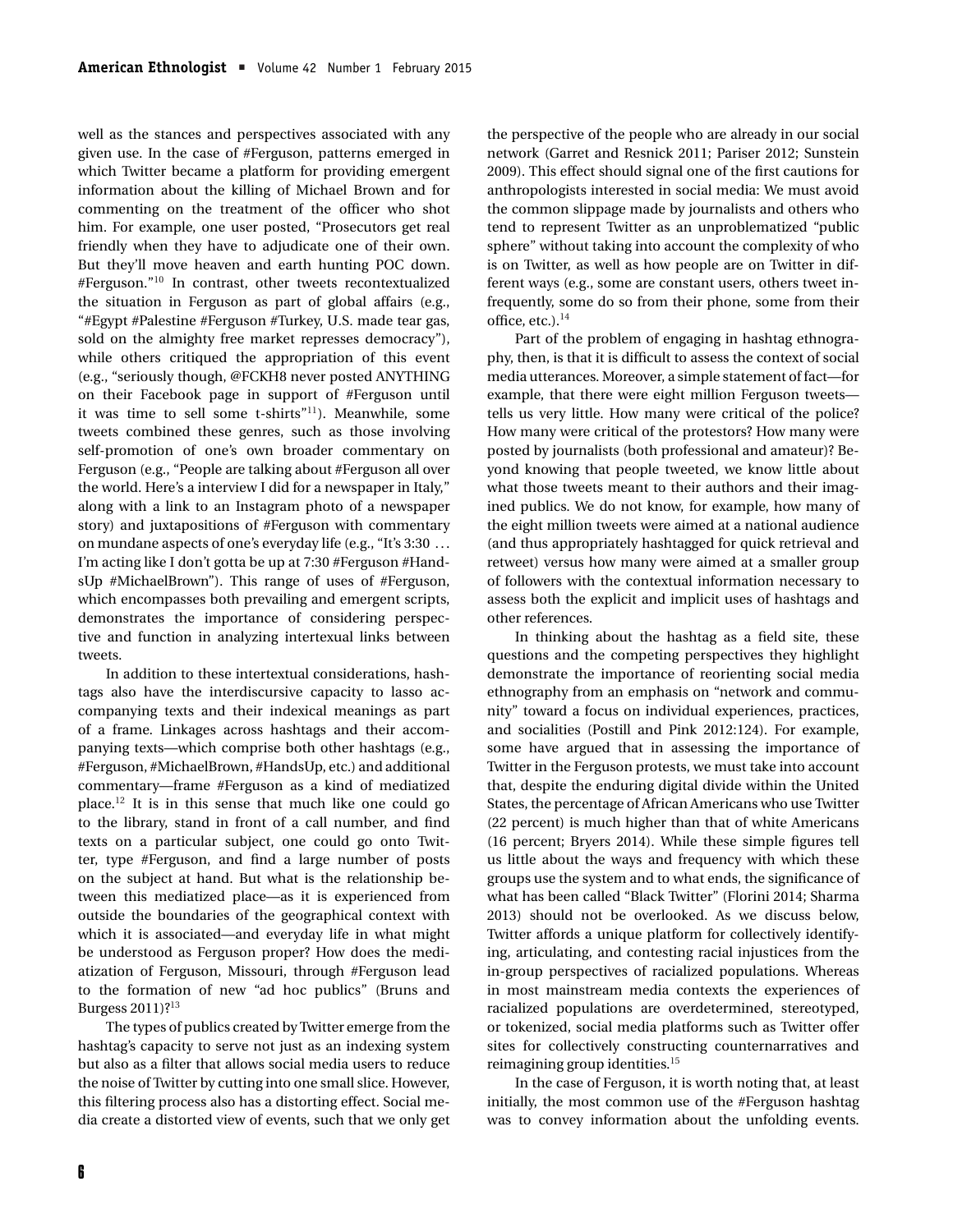Before the mainstream media had caught up to what was happening, the mass of hashtagged tweets was a way of calling attention to an underreported incident of police brutality. Well aware of the algorithmic nature of Twitter, users were purposefully hashtagging to make Ferguson "trend."16 However, once Ferguson had stabilized as an important news event, many began tweeting about the events without necessarily marking their posts with a hashtag. Some local residents, for example, marked their tweets #STL (i.e., the common hashtag for a post referencing St. Louis), and others did not mark their tweets at all. The only way to really know what these tweets were "about" was to view them in the context of the individual tweeters themselves: when they were posting, what they had previously posted, who they had begun following, and what they were retweeting.

By looking only at tweets marked #Ferguson, one would miss out on a large number of posts that were "about" Ferguson even though they were not marked as such.<sup>17</sup> In many ways, these tweets form part of the nonplace that is #Ferguson, much as diasporic communities are part of a place called "home." If we are to take a hashtag seriously as a field site, we must thus not assume its fixed and stable boundaries—any more than we would with other field sites, which can also appear to be isolated, bounded, and homogenous but are, in practice, much more dispersed, interconnected, and diffuse (Gupta and Ferguson 1997; Trouillot 2003).

However, recognizing that hashstags can only ever offer a limited, partial, and filtered view of a social world does not require abandoning them as sites of analysis. Rather, we must approach them as what they are: entry points into larger and more complex worlds. Hashtags offer a window to peep through, but it is only by stepping through that window and "following" (in both Twitter and non-Twitter terms) individual users that we can begin to place tweets within a broader context. This kind of analysis requires us to stay with those who tweet and follow them after hashtags have fallen out of "trend." Only then can we better understand what brings them to this virtual place and what they take away from their engagement.<sup>18</sup>

#### **The whole world is tweeting**

Social movements have long used media and technology to disseminate, escalate, and enlarge the scope of their struggles: Transistor radios allowed Cuban guerrilla fighters to transmit from the Sierra Maestra; television coverage transformed the riots in Selma, Alabama, into a national event; and e-mail accounts allowed Zapatistas in Chiapas to launch global communiqués. #Ferguson did what many of these other tools did: It allowed a message to get out, called global attention to a small corner of the world, and attempted to bring visibility and accountability to repressive forces.19

One of the differences between Twitter and these earlier forms of technology, however, is its multivocality and dialogicality (Bakhtin 1981). Twitter does not just allow you to peer through a window; it allows you to look through manifold windows at once. On #Ferguson, you could watch six simultaneous live streams. You could read what protestors were tweeting, what journalists were reporting, what the police was announcing, and how observers and analysts interpreted the unfolding events. You could also learn how thousands of users were reacting to the numerous posts. In the era of transistor radios and television sets, one did not necessarily know what listeners or viewers yelled back at their machines, but on Twitter one can get a sense of individual responses to mediatized events.

E-mail, television, radio, and print have long managed to open up windows into the experience of social movements, but the dialogicality and temporality of Twitter create a unique feeling of direct participation. Twitter allows users who are territorially displaced to feel like they are united across both space and time. For example, during the 2014 World Cup (just a month before the events in Ferguson), the Nigerian American novelist and avid tweeter Teju Cole encouraged his followers to post pictures of their individual views of the matches and to mark these posts with the hashtag  $#The time of the game.<sup>20</sup>$  "We live in different time zones, out of sync but aware of each other," he wrote, "then the game begins and we enter the same time: the time of the game" (Meyer 2014). For Cole, the point was to highlight how a global audience could enter into a shared temporality that he described as "public time" (a counterpart to public space).

#Ferguson and its attendant live streams created a similar feeling of shared temporality—particularly during the protests and confrontations with police. As opposed to someone who might *post about* Ferguson on Facebook, users on Twitter felt like they were *participating in* #Ferguson, as they tweeted in real time about the unfolding events, rallied supporters to join various hashtag campaigns (discussed below), and monitored live streams where they could bear witness to the tear gassing and arrests of journalists and protestors. Engaging in these activities is akin to participating in a protest in the sense that it offers an experience of "real time" engagement, community, and even collective effervescence. Through this form of participation, users can experience the heightened temporality that characterizes all social movements: the way days marked by protest become "eventful," distinguishing them from quotidian life. The "eventfulness" of protest-filled days cannot be easily summed up in dated news bulletins; indeed, they often challenge calendrical time itself—thus, not coincidentally, social movement actors often develop their own revolutionary calendars,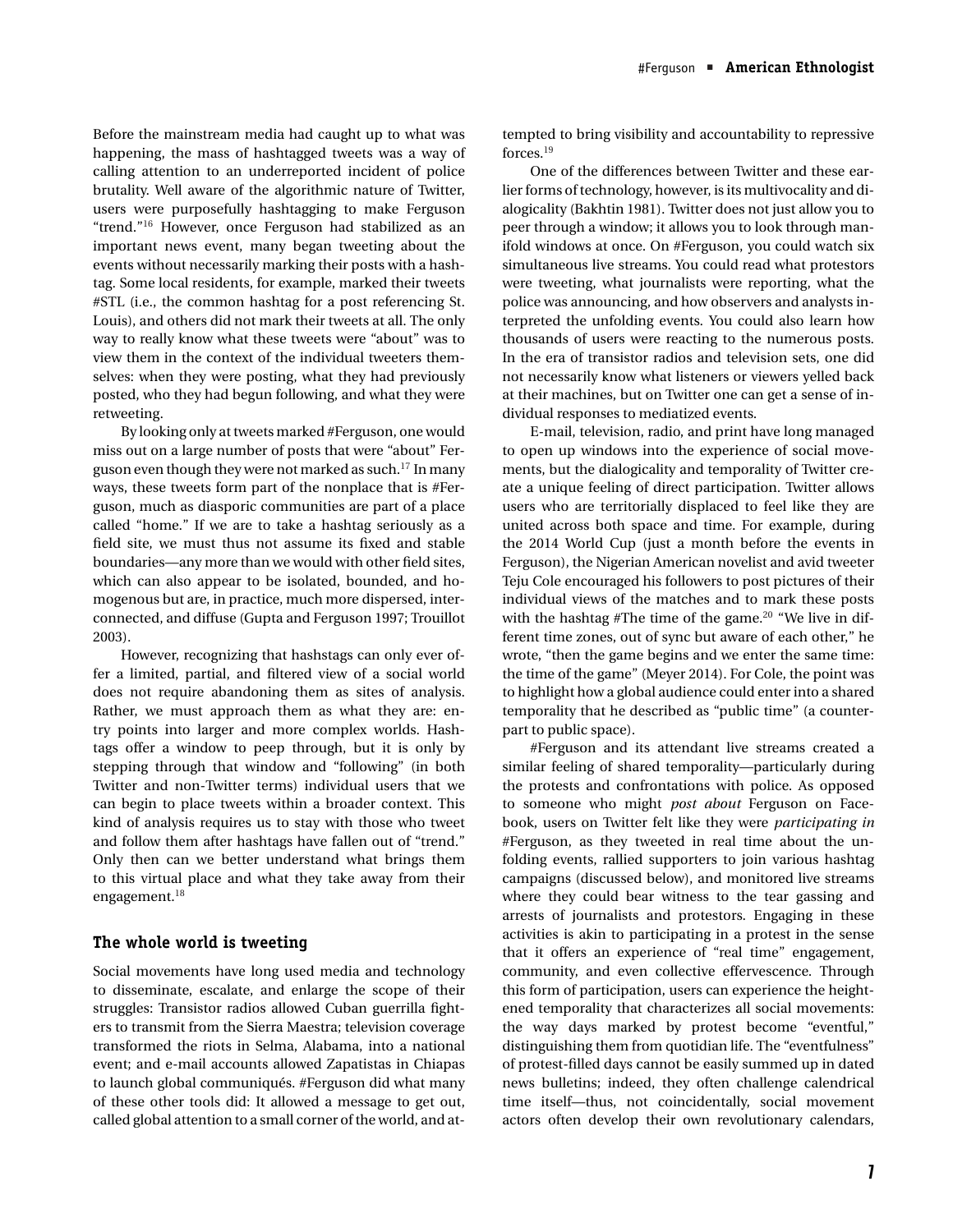chronicles, timelines, and alternative forms of marking political time.21 It was partly because of this heightened temporality that, as others have noted, the news surrounding Michael Brown's death dominated Twitter much more than Facebook.22 Facebook moved too slowly for the eventfulness of Ferguson. For the denizens of #Ferguson, the posts on Facebook were "yesterday's news"—always already superseded by the latest round of tweets.<sup>23</sup>

#### **Hashtag activism versus "real" activism?**

Many have disparaged hashtag activism as a poor substitute for "real" activism, and, indeed, some suggest that the virality and ephemerality of social media can only ever produce fleeting "nanostories" (Wasik 2009) with little lasting impact. However, it is important to examine how and why digital activism has become salient to particular populations. It is surely not coincidental that the groups most likely to experience police brutality, to have their protests disparaged as acts of "rioting" or "looting," and to be misrepresented in the media are precisely those turning to digital activism at the highest rates. Indeed, some of the most important hashtag campaigns emerging out of #Ferguson were targeted at calling attention to both police practices and media representations, suggesting that social media can serve as an important tool for challenging these various forms of racial profiling.

The first of these campaigns was inspired by eyewitness reports that Michael Brown had his hands up in the air as a sign of surrender and had uttered the words *don't shoot* just before he was shot and killed by Officer Darren Wilson. Initial activism around Michael Brown thus revolved around the hashtag #HandsUpDontShoot, often accompanied by photos of individuals or groups of people with their hands up.<sup>24</sup> One of the most widely circulated images from this meme was that of Howard University students with their hands up. (See Figure 1.)

Through this campaign, users sought to call attention to the arbitrary nature of racialized policing, the vulnerability of black bodies, and the problematic ways in which blackness is perceived as a constant threat.<sup>25</sup> Because Michael Brown was allegedly shot while holding his hands up, #HandsUpDontShoot also became a tool for contesting victim-blaming or respectability narratives rooted in the belief that one can control the perception of one's body and the violence inflicted on it. These efforts echoed a previous "meme" that emerged in response to the killing of another unarmed African American teenager, Trayvon Martin, two years earlier.26 Shortly following Martin's killing, a recording of the 911 call made by George Zimmerman, the killer, describing Martin as someone "suspicious" wearing a "dark hoodie," circulated widely in the press. Fox News commentator Geraldo Rivera suggested that the hoodie was "as much responsible for Trayvon Martin's death as George

Zimmerman" (Geraldo Rivera: "Leave the Hoodie at Home" 2012). Rivera argued that hoodies had become emblematic of criminal behavior, given their ubiquitous presence in crime-suspect drawings and surveillance footage of petty theft. This argument elides the role that race plays in structuring the hoodie's alternate status as an innocuous piece of clothing versus a sign of criminality or deviance. That is, hoodies are only signs of criminal behavior when they are contextualized in relation to particular racialized bodies.<sup>27</sup> Many commentators sought to draw attention to this point. In the wake of Trayvon Martin's death, the hoodie became a powerful symbol, with events like the "Million Hoodie March" drawing hundreds of supporters. Online activism at the time included the circulation of images of users wearing hoodies, marked with the hashtags #HoodiesUp and #WeAreTrayvonMartin in a sign of solidarity.

Immediately following Trayvon Martin's killing, many social media users changed their profile pictures to images of themselves wearing hooded sweatshirts with the hoods up. Similarly, in the wake of Michael Brown's death, many posted profile pictures of themselves with their hands up. These instances show how the seemingly vacuous practice of taking "selfies" (i.e., photos of oneself) can become politically meaningful in the context of racialized bodies. These images represent acts of solidarity that seek to humanize the victims of police brutality by suggesting that a similar fate could befall other similarly construed bodies.<sup>28</sup>

Two of the other popular memes that emerged in the wake of #Ferguson also focused on representations of black bodies and, specifically, on media portrayals of Michael Brown. The first of these emerged as a response to the photograph that mainstream media initially circulated in the wake of his death. The image sparked controversy because it showed Michael Brown making a hand gesture that, for some, represented a peace sign and, for others, a gang sign. Like Trayvon Martin's hoodie, the very same hand gesture could be alternately interpreted as a sign of peace or criminality depending on the racialized body with which it is associated. In response, Twitter users began using the hashtag #IfTheyGunnedMeDown to post contrasting pictures of themselves along with various versions of the question "which picture would they use?" For example, 18-year-old Houston native Tyler Atkins (featured in a *New York Times* article about the meme) posted a picture of himself after a jazz concert in his high school, wearing a black tuxedo with his saxophone suspended from a neck strap. This was juxtaposed with a photo taken while filming a rap video with a friend, in which he is wearing a black T-shirt and a blue bandanna tied around his head and his finger is pointed at the camera. (See Figure 2.)

Once again, these images represent an act of solidarity. They suggest that anyone could be represented as either respectable and innocent or violent and criminal depending on the staging of the photograph. This campaign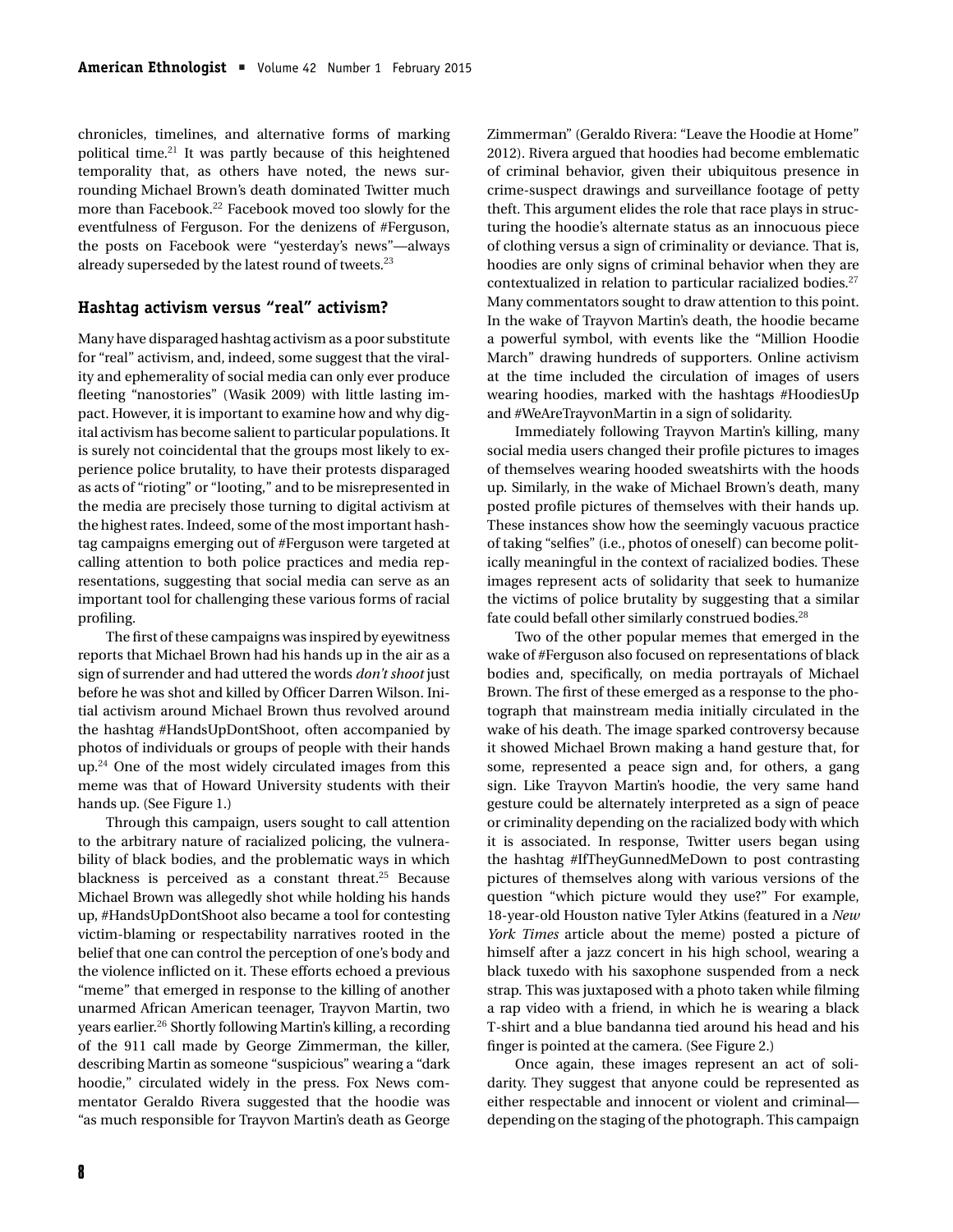

**Figure 1.** Image of students at Howard University with their hands up. Posted to Twitter on November 16, 2014, by David Flores with the text "#100DaysOfInjustice #Ferguson #HandsUpDontShoot." (Image courtesy of David Flores.)

speaks to larger concerns over privacy in an era when private photos and surveillance footage are routinely leaked, hacked, and repurposed to nefarious ends. More importantly, it also speaks to an acute awareness among young African Americans of how black bodies are particularly vulnerable to misrepresentation by mainstream media (Vega 2014).

The final hashtag campaign we mention here speaks directly to this issue. It emerged in response to a *New York Times* profile of Michael Brown released on the day of his funeral, which described the 18-year-old as "no angel" (Elignon 2014). The piece suggested that Brown "dabbled in drugs and alcohol" and had been involved in "at least one scuffle with a neighbor." Many saw this as a tasteless, unfair portrayal and an extension of the attempted smear campaign carried out by the local police, who had released what they themselves admitted was "unrelated" surveillance video of a purported act of shoplifting at a convenience store. In response, Twitter users began using the hashtag #NoAngel to highlight the mainstream media's inability to acknowledge the possibility of black victimhood or innocence. For example, one person tweeted, "I am #NoAngel, so I guess I deserve to be murdered too. Yep, perfectly acceptable to gun down a person if they aren't a Saint."

The use of hashtags such as #HandsUpDontShoot, #IfTheyGunnedMeDown, and #NoAngel speak to the long history of inaccurate and unfair portrayal of African Americans within mainstream media and to the systematic profiling and victim blaming suffered by racializied bodies. Their use suggests that while social media might seem like a space of disembodied engagement, for many, social media can become an important site in which to foreground the particular ways in which racialized bodies are systematically stereotyped, stigmatized, surveilled, and positioned as targets of state-sanctioned violence.<sup>29</sup> These hashtag campaigns, which seek to identify the insidious nature of contemporary racism, can thus be understood as a powerful response to the "racial paranoia" (Jackson 2008) associated with African Americans' ongoing experiences of abject inequality in an age of alleged colorblindness.

The effort to bring attention to this inequality is powerfully captured by the hashtag #BlackLivesMatter, which emerged in July 2013, after George Zimmerman was acquitted of Trayvon Martin's murder. Many Twitter users also drew on this hashtag in response to the killing of Michael Brown. It is important to understand #BlackLivesMatter not simply as a general statement about the inherent value of black life in the face of state-sanctioned racial violence but also as a reflection of the ways that social media can become a site for the revaluation of black materiality. As illustrated in the memes described above, participants often used photos of themselves to contest the racialized devaluation of their persons. Whereas, in face-to-face interactions, racialized young people like the ones described above might not be able to contest the meanings ascribed to their bodies (or impede the deadly violence exerted on them by the police), through their creative reinterpretations on social media, they are able to rematerialize their bodies in alternative ways. With these creative acts, they seek to document, contest, and ultimately transform their quotidian experiences by simultaneously asserting the fundamental value and the particularity of their embodiment both on- and off-line.

#### **All that is tweeted melts into air?**

It is clear that platforms like Twitter have become essential to contemporary social actors, but the long-lasting effects of digital modes of activism remain hotly debated. For some,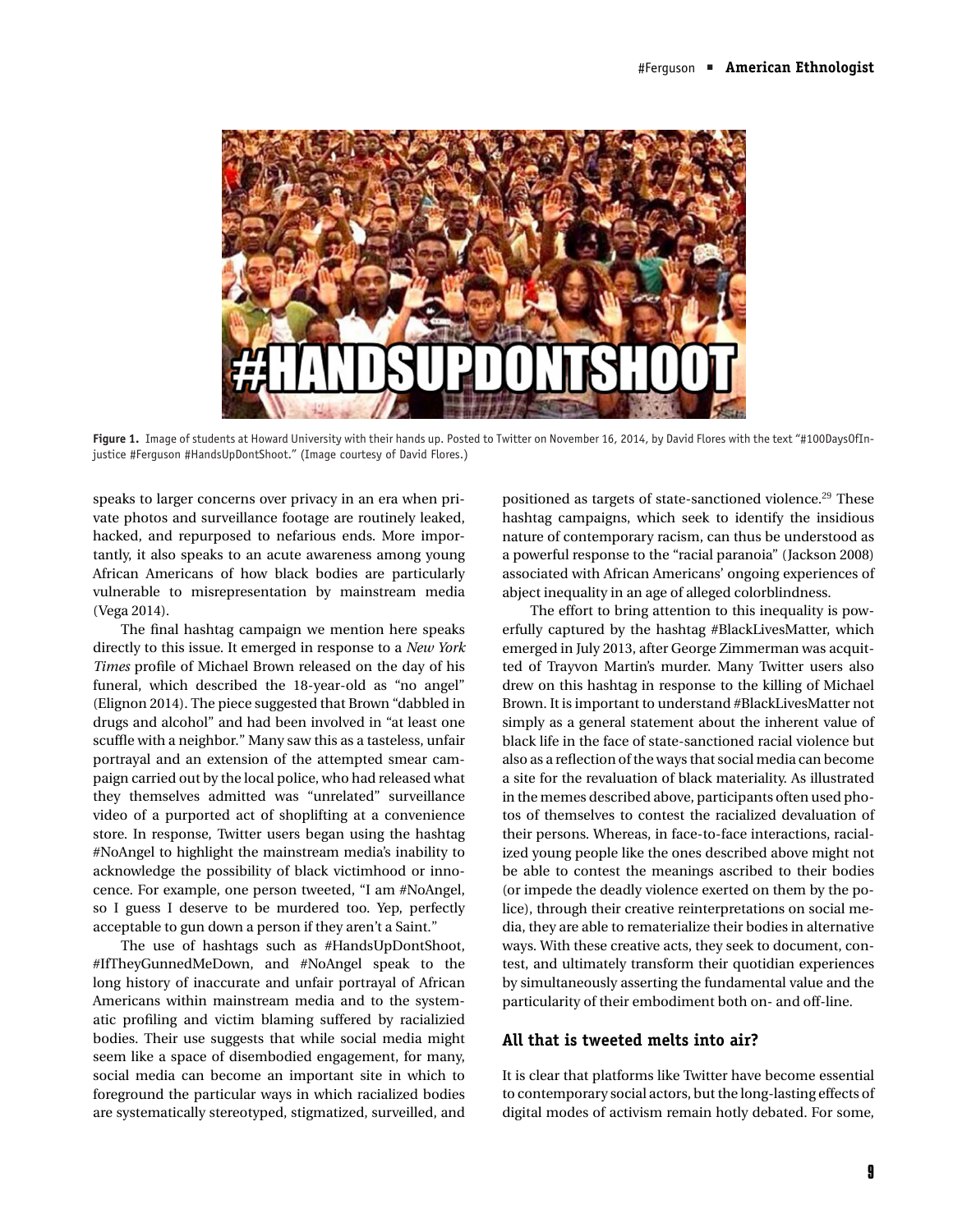



### #IfTheyGunnedMeDown which picture would they use.



**Figure 2.** Image tweeted on August 10, 2014, by Tyler Atkins with the post "#IfTheyGunnedMeDown which picture would they use." (Photo courtesy of Tyler Atkins.)

these acts represent fleeting moments of awareness, quickly replaced by the customary innocuousness of social media pleasantries. For others, however, participation in forms of digital activism prove transformative in unpredictable ways. For, although Twitter activism is said to be fleeting by nature, it is also inherently aggregative. It is thus important to recognize that the reactions to the death of Michael Brown did not spark in a vacuum; they were fueled by accumulated frustrations over previously mediatized moments of injustice and guided by previous digital campaigns. This aggregative effect powerfully positions different instances of racialized brutality not simply as isolated contemporary phenomena but as long-standing systematic forms of violence associated with what has been described as a "state of racial expendability" that is fundamental to the logics of U.S. sovereignty (Marquez 2012).<sup>30</sup>

As Johnetta Elzie, a 25-year-old protestor profiled in the magazine the *Nation,* explained, "We saw it with Trayvon Martin. We saw it with Jordan Davis—but I always felt away from everything. Then I saw Brown's body laying out there, and I said, 'Damn, they did it again!' But now that it happened in my home, I'm not just going to tweet about it from the comfort of my bed. So I went down there" (Hsieh

and Rakia 2014). Elzie's words hint at how face-to-face and digital forms of activism work in interrelated and aggregative ways. Although she draws a distinction between tweeting from the comfort of her home and physical presence at an event, her narrative shows how these contexts are interrelated and build on each other—even beyond the confines of one particular historical event or hashtag campaign.

The article goes on to describe how Elzie encountered other activists involved in the protests through their shared use of social media, stating, "They quickly developed a tight-knit community, sustained by their addiction to social media. Together, they live-tweeted, Vined and Instagrammed every protest, through the sweltering days and tumultuous nights, as well as the direct actions taking place elsewhere in the St. Louis area." The group eventually took on the name Millennial Activists United and shifted their role from "documenting" their actions to "generating" new forms of social community, for instance, through the use of #FergusonFriday to create a space for reflection on the movement, the creation of a daily newsletter *This Is The Movement* to spread news and reflection pieces about unfolding events, and the organization of national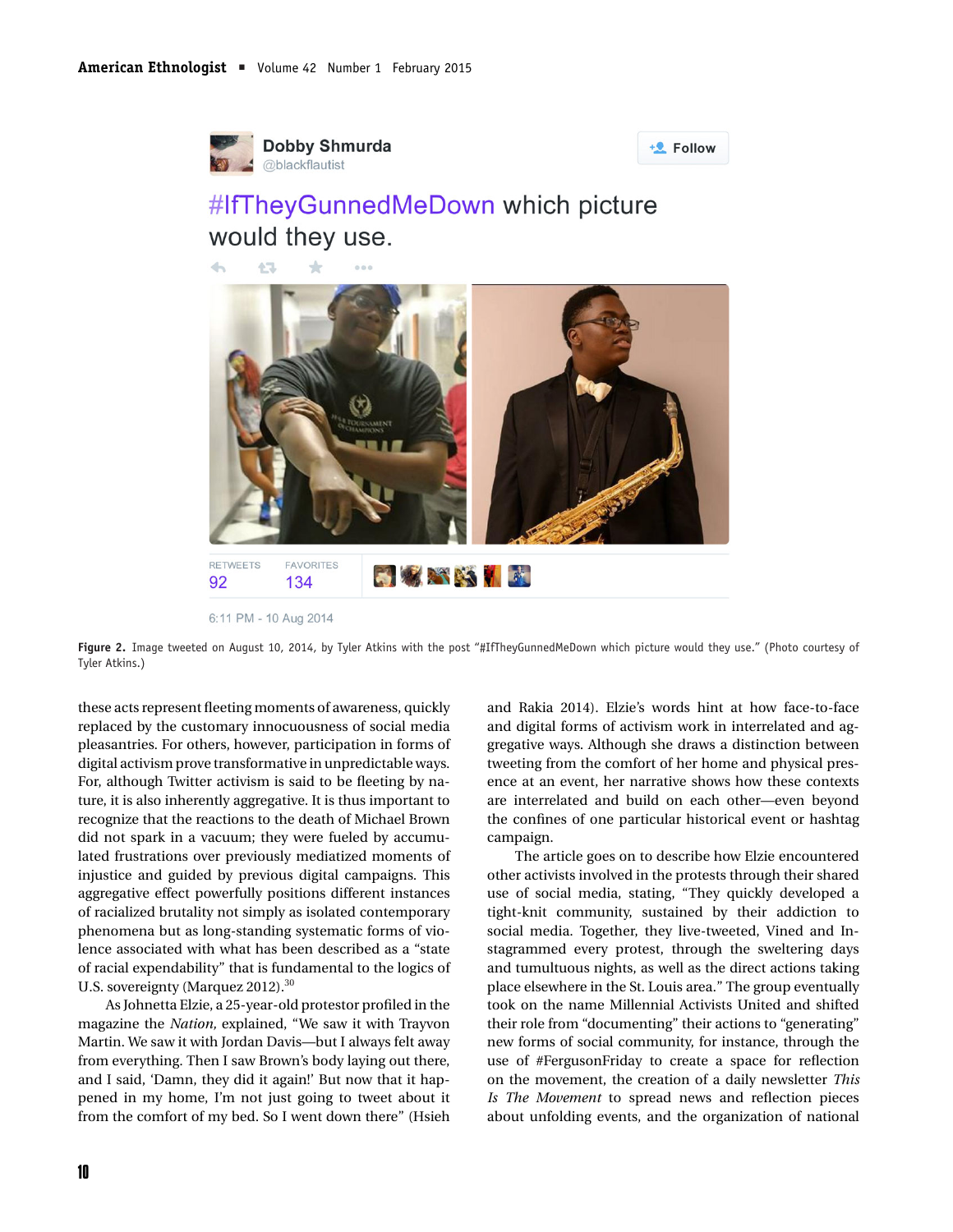"fireside" conference calls during which activists based in Ferguson could speak directly with those following the events from afar.<sup>31</sup> The ways these activists shift seamlessly across spaces and modes of engagement underscore the slippery boundary between analog and digital forms of activism. Indeed, it is unclear if #HandsUpDontShoot and #JusticeForMichaelBrown represent the use of political slogans as hashtags or if they represent the use of hasthags as slogans. This ambiguity reflects the dynamic, multimodal nature of these activist efforts.32

Most observers of contemporary social movements would agree that what is needed is not simply "internet ethnography" but "internet related ethnography" (Postill and Pink 2012:3) that follows users across multiple online and off-line communities to better understand how digital and analog forms of engagement are mutually constitutive (Juris 2012:260). In the wake of Michael Brown's killing, new sites of struggle have appeared, fueled by both the events in Ferguson and by the events of #Ferguson, #HandsUp, and #JusticeForMichaelBrown. Some of these efforts are visible through digital windows like #BlackLives-Matter, #FergusonOctober, and #FergusonFriday, but others are not necessarily marked and codified for easy digital retrieval. Anthropologists interested in these social worlds should thus remain attentive to the possibilities of hashtag ethnography while still being prepared to read between and go beyond the digital lines.

Supplemental material for this article is available on the AE website. For links to further resources on the Ferguson protests; tweets, videos, and images circulated during the period; and websites where readers can follow the Ferguson story as it continues to unfold, see http://americanethnologist.org/2015/ferguson-digitalprotest-february-2015/.

#### **Postscript**

On November 24, 2014, after a grand jury released its decision not to indict Darren Wilson, Ferguson went viral once again, with over 3.5 million tweets appearing in a matter of hours under the hashtag #FergusonDecision. That evening, and in the days that followed, protestors took to the streets across the nation and beyond to decry the decision, the overall handling of Michael Brown's case by the justice system, and racialized police brutality more broadly. Demonstrators staged "death-ins" at city intersections and shopping malls, they lined suburban sidewalks face down in memory of Michael Brown's lifeless body, and they brought traffic in several cities across the United States to a halt, shutting down multilane highways, bridges, tunnels, and modes of public transportation. Many wore T-shirts proclaiming "I am Mike Brown" and held signs calling for the need to "Indict America." These demonstrations led social media users to claim that "#Ferguson is everywhere," emphasizing the connection between online and offline forms of protest.

The release of the grand jury hearing transcripts also offered a new view of the events as narrated by Darren Wilson, who had until that moment remained silent. His testimony—particularly his description of Michael Brown as "a demon," as a larger-than-life figure, and his use of the pronoun *it* to refer to the 18-year-old—offered further insight into the distorted lens through which black bodies are read by representatives of the state. Michael Brown and Darren Wilson were both 6'4" tall and weighed 290 pounds and 210 pounds, respectively, yet, in his testimony and in television interviews, Wilson said he felt like "a 5-year-old holding on to Hulk Hogan." Wilson's characterization of himself as a child and of Brown as a superhuman monster became part of an exculpatory narrative in which the unarmed teenager was framed as the true threat, not the police officer who shot and killed him. In his testimony, Darren Wilson affirmed that he had done nothing wrong and expressed no remorse for his actions. Describing the moment of Michael Brown's death, he stated that, as the bullets entered the young man's body, "the demeanor on his face went blank, the aggression was gone, it was gone, ... the threat was stopped." Wilson's reverse logic, sanctioned by the state, presents a narrative in which an unarmed teenager is a terrifying aggressor and an armed police officer is an innocent victim. This inversion underscores the significance of affirming that #BlackLivesMatter in a context where they are disproportionately viewed as threats by state forces and mainstream institutions.

The same week of the Ferguson grand jury decision, news broke of the fatal shooting of 12-year-old Tamir Rice by Cleveland police after a 911 caller reported a "guy" with a gun. The gun was probably fake, the caller had said, and "it" (referring to Rice) was "probably a juvenile," but, still, the mere sight of the boy with a toy gun "is scaring the shit out of me," the caller insisted. Police were dispatched, and they shot the boy dead within two seconds of encountering him. This event made clear once again state agents' distorted views of black Americans, especially teenagers—how their very bodies are perceived as looming, larger-than-life threats and how any objects in their possession (e.g., candies, sodas, toys, articles of clothing) are read as weapons.

Once again, the media focused not on state action but on the worthiness of black bodies. Local news immediately ran profiles of Rice's parents, noting that they both had "violent pasts" (his father had been charged with domestic violence and his mother with drug possession). This history, reporters argued, could help explain why Tamir Rice would be inclined to play with a toy gun in a public place. Under fire for its coverage, the Northeast Ohio Media Group claimed, "One way to stop police from killing any more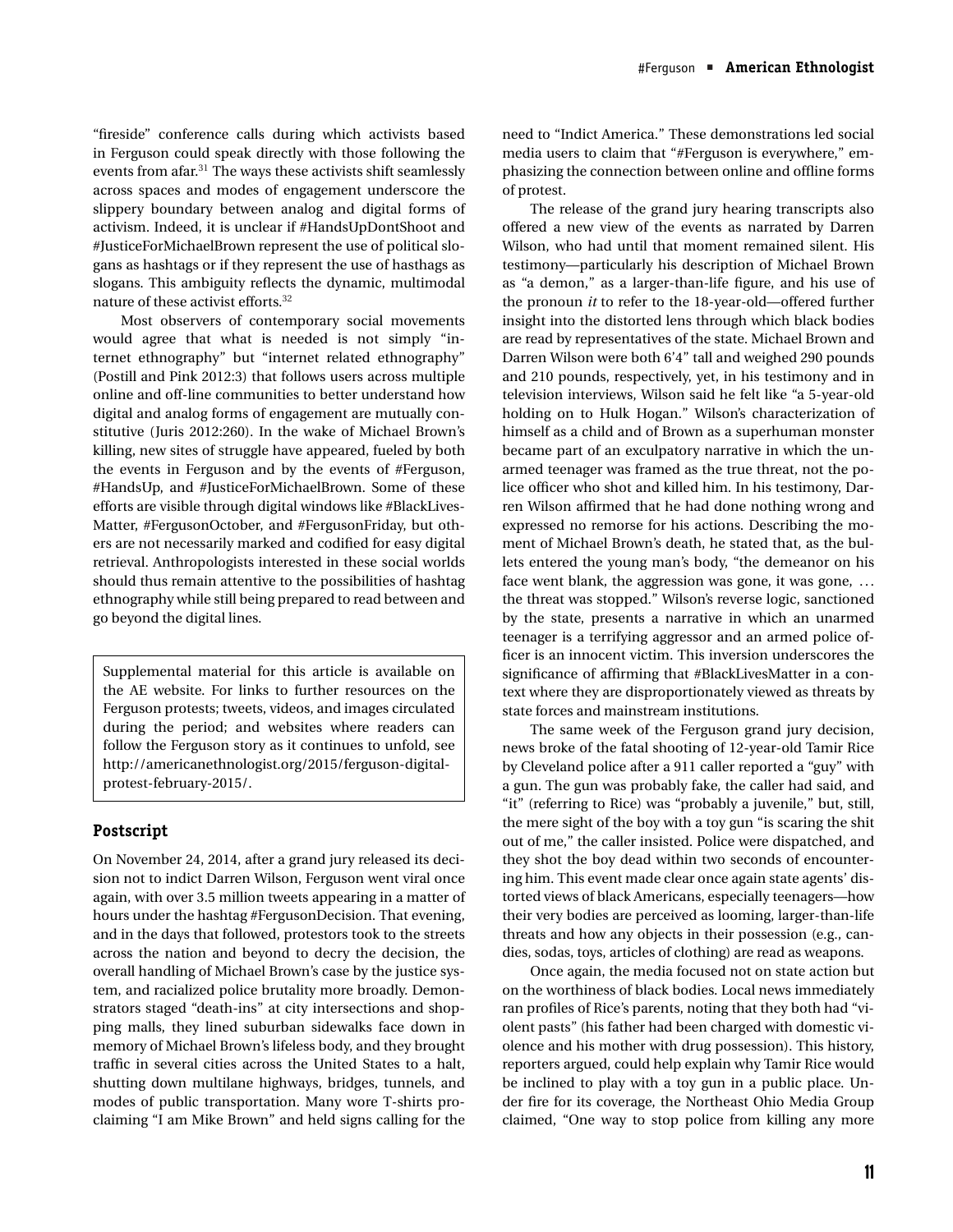12-year-olds might be to understand the forces that lead children to undertake behavior that could put them in the sights of police guns." There was no discussion of a national "gun culture," as there often is in incidents involving youth and guns (though, in this case, the "gun" was a toy), nor was there any discussion of the structural violence that Rice and his family engaged with on a daily basis or of the distorted ways young black bodies are viewed when they end up "in the sights" of police guns.

Within this context, social media participation becomes a key site from which to contest mainstream media silences and the long history of state-sanctioned violence against racialized populations. Upon announcing the Ferguson grand jury decision, St. Louis prosecutor Robert McCulloch claimed that media coverage, and particularly social media, had posed "the most significant challenge" to his investigation. Social media cast a spotlight on this small Missouri township, but more importantly, by propelling Ferguson into a broader, mediatized, virtual space, social media users were able to show that "#Ferguson is everywhere"—not only in the sense of a broad public sphere but also in the sense of the underlying social and political relationships that haunt the nation as a whole.

Links to sources and additional information regarding the grand jury verdict and the protests that followed are available on the *AE* website: http:// americanethnologist.org/2015/ferguson-digital-protestfebruary-2015/.

#### **Notes**

*Acknowledgments*. We would like to thank Max Hantel for his deft research assistance and commentary on earlier versions of this piece, Angelique Haugerud for her encouragement and thoughtful advice throughout the editorial process, and the anonymous *AE* reviewers for their pointed questions and suggestions.

1. For a timeline of events in these early moments, see Laurie 2014. At present, it remains an open question to what extent Twitter posts should be treated like confidential "data" obtained from human subjects or like quotations from published texts. Throughout this article, we have thus thought carefully about when to quote, cite, or paraphrase from Twitter posts. We have used the real names of Twitter users when discussing tweets that went "viral" or were featured in mainstream media reports. However, when quoting or paraphrasing from unreported tweets, we have chosen not to reproduce the username of the author—erring on the site of privacy at the expense of offering proper attribution. Legally speaking, Twitter users have agreed to publish their posts by accepting the platform's "terms of service," and in this sense tweets operate similarly to YouTube videos, which are publicly available, archived, and citable. Indeed, the Library of Congress is currently in the process of archiving all public tweets dating back to 2006. However, it is unclear whether individual users of the service are fully aware of this archival possibility and its implications. For, although Twitter posts are public, they are not necessarily imagined to be permanent: At present, any post can be retroactively deleted, usernames can be easily changed, and entire accounts can be erased. (These actions are achieved much more easily on Twitter than on

Facebook.) Among journalists, these questions have been hotly debated. Although one can easily cite Twitter users without their permission, some feel that "journalists should let people know when they're performing journalism," as one commentator suggests (Chittal 2012). Among scholars, there have been similar debates. Many argue that researchers should not depend on corporate user agreements and should instead obtain informed consent from individual users before harvesting posts as "data" (see boyd and Crawford 2012; Zimmer 2010; Zimmer and Proferes 2014). This issue becomes all the more complicated as we increasingly learn of how corporations like Facebook and Twitter are harvesting their own data for internal research, marketing, and development purposes.

Although it is important to debate the ethical concerns surrounding "Twitter research," we would caution against viewing these as entirely new, or disconnected from previous methodological and ethical debates in social science research. The fact is, these issues speak to long-standing anthropological concerns regarding "misinformed consent" through either a user agreement or a signed institutional review board form (du Toit 1980; Sankar 2004; Wax 1980), the implications of using "naturally occurring" versus "elicited" communication (Dobrin 2008; Wolfson 1976), and the larger question of the general role and purpose of the "native voice" in anthropological texts (Bonilla n.d.; Trouillot 2003). Engagement with these questions in the context of digital platforms should thus not be set apart from discussions of "analog" methods and ethical concerns.

2. Some commentators have noted the greater attention directed toward these events as compared to miscarriages of justice involving black women, such as Renisha McBride (who was murdered while seeking help following a car accident), Marissa Alexander (who was not afforded access to the same "Stand Your Ground" defense used to exonerate George Zimmerman in the killing of Trayvon Martin; she received, instead, a mandatory minimum sentence of 20 years for firing a warning shot in the air after she was attacked by her husband), and Mariene Pinnock (whose beating at the hands of California Highway Patrol officers was captured on video). For a discussion of the intersectional politics of race and gender that shape this disparate coverage, see Gebreyes 2014.

3. The protests in Ferguson did not quickly fade. Indeed, as this article was being drafted, a new hashtag, #FergusonOctober, began trending as people from across and beyond the United States gathered in Ferguson from October 10 to October 13, 2014, "to build momentum for a nationwide movement against police violence." See Ferguson October 2014.

4. One could go even further back historically and examine how the image of Emmett Till, released by his mother for publication in *Jet* magazine, served as an important catalyst for the Civil Rights movement. See Adams 2004 to listen to firsthand accounts of this decision and its impact.

5. A recent study by the Pew Research Center (Smith 2013) indicates that 53 percent of white Americans, 64 percent of African Americans, and 60 percent of U.S. Latinos/as own smartphones.

6. While some audiences have interpreted increased mediatization of such events as a sign of increased rates of police brutality, many others have pointed out that police brutality has always been rampant in communities of color, particularly African American and Latina/o communities. These perspectives represent contrasting, racialized chronotopes (Agha 2007; Bakhtin 1981; Silverstein 2005), or space-time constructions. From the vantage point of predominantly white communities that have not faced it, police brutality is often viewed as a practice taking place "there" and "now" (i.e., a specifically contemporary phenomenon in communities of color); from the vantage point of people of color who have faced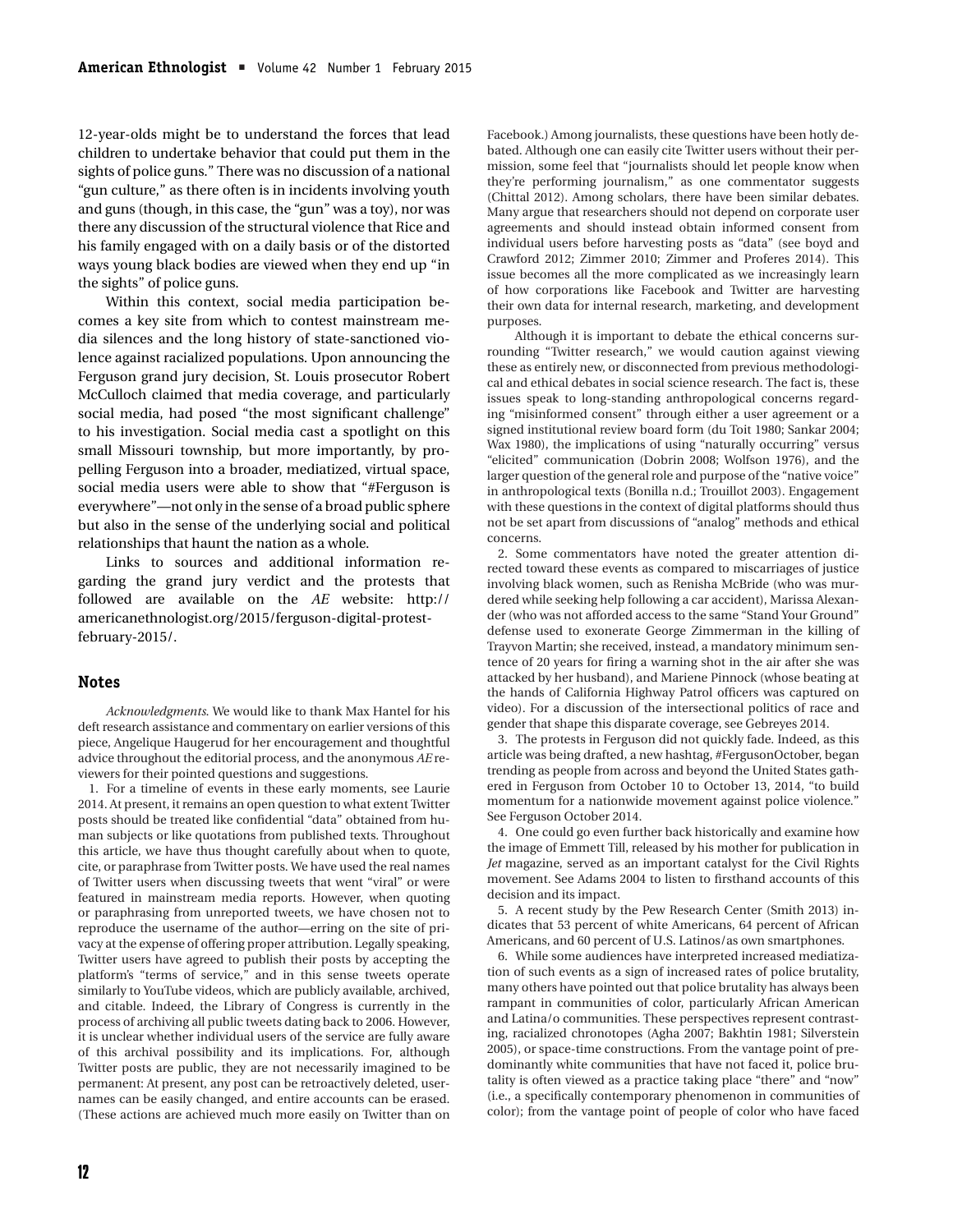police brutality in their communities for generations, such brutality is often viewed as a practice that has "always" taken place "here" (i.e., it is a long-standing, ongoing phenomenon in predominantly minority communities). These contrasting racialized chronotopes shape perceptions of the scale of police brutality and responses to it.

7. The importance of citizen journalism and journalistic uses of social media became even more evident once it was revealed that local police and the U.S. government collaborated to establish a no-fly zone over the Ferguson area in efforts to resist aerial media coverage of confrontations between protestors and the militarized police force (Gillum and Lowy 2014). For more on the tactics used during the Ferguson protests and their possible violation of civil rights, see the report released by Amnesty International (2014). It is worth noting that Ferguson marked the first time the organization deployed observers within the United **States**.

8. While a full assessment of Twitter is beyond the scope of this article, a few demographic trends are worth noting. Despite early statistical dominance, the United States is no longer the per capita leader in Twitter activity; however, it remains the nation with the highest number of users (Lipman 2014). Within the United States, urban dwellers are much more likely than suburban or rural residents to use Twitter, a fact that is certainly relevant to any comprehensive account of social movements (Duggan and Brenner 2013). There is also a seeming feedback loop between political unrest and language usage: For example, the use of Arabic surged in 2010 as Twitter became a clearinghouse for information about demonstrations in Turkey, Egypt, Tunisia, and beyond (Seshagiri 2014). And, within different languages, some studies suggest the hashtag itself functions differently (see Weerkamp et al. 2011). As anthropologists grapple with virtual field sites, it will be important to keep in mind how geographic differences contour the experience of online interaction.

9. They thus recall Stephan Palmie's (2013) description of the Li- ´ brary of Congress call number BL2532.S3 as a place where Santería resides.

10. POC is an acronym for people of color.

11. "@FCKH8" is the Twitter handle of a company that sells Tshirts with activist themes. The author of this tweet is accusing the company of using the events in Ferguson as an opportunity to generate profit.

12. John Postill (2014) has noted the ways that the use of multiple, novel hashtags reflects savvy social media users' understanding that Twitter rewards novelty over raw numbers in its trending algorithms. The relationships between these hashtags and their accompanying texts can be conceptualized as comparatively "type-" and "token-" oriented interdiscursive links (Silverstein 2005). Whereas token oriented interdiscursivities highlight particular events (e.g., accounts of the shooting of Michael Brown and specific police responses to protests in a given moment), type-focused interdiscursivities address issues related to genres of communication and interaction (e.g., police brutality in general, patterns in media coverage surrounding the victimization of racialized peoples). Collectively, these interdiscursivities constitute the mediatized eventness of #Ferguson (Agha 2011) and the potential ways it can be recontextualized in relation to other such particular events and genres of events (Briggs and Bauman 1992).

13. Crucially, the leaky boundaries that correspond to publics more broadly certainly pertain to mediatized publics (Gal and Woolard 2001). That is, the publicness and counterpublicness (Warner 2002) of #Ferguson must be understood as a performative context with the potential to be mobilized as part of social projects across individual and collective scales.

14. For more on the challenges these kinds of questions pose to studies engaging "Big Data" such as Twitter analysis, see boyd and Crawford 2012 and Reyes 2014.

15. In addition to "Black Twitter" we must also think about "Media Twitter" and how journalists negotiate professional norms in their Twitter use (Lasorsa et al. 2012). In the context of the Ferguson protests, several journalists used Twitter to document the challenges they were facing as they covered the events, including the possibility of arrest. Attention to these practices is essential to the project of "provincializing" digital media (Coleman 2010:489).

16. Trending is also achieved through "retweeting"—a crucial aspect of Twitter engagement. Any user's tweet can be "favorited," "retweeted," and "quoted" by another user. The number of favorites and retweets, which can be seen on the original tweet, is often interpreted as a sign of a given tweet's popularity. Abbreviations such as MT (i.e., modified tweet) and RT (i.e., retweet) can be used to manually quote or retweet. This range of quotation practices leads to debates about authorship and disputes over whether users are strategically quoting popular users to attract more followers. In the context of #Ferguson, particular users, such as Antonio French (alderman of St. Louis's 21st Ward) and Wesley Lowery (a reporter for the *Washington Post*), emerged as key informants whose on-theground accounts in Ferguson were retweeted by thousands of Twitter users. As an article in *USA Today* documents, over the course of the Ferguson events, Antonio French experienced a huge surge in popularity, going from around four thousand to 121 thousand followers in less than a month. See Mandaro 2014. This surge did not go unnoticed by local residents, some of whom have tweeted that politicians used the events to further their own careers.

17. This point is not exclusive to posts about Ferguson. Broadly speaking, in analyzing Twitter usage, we must think carefully about when and why users feel the need to hashtag their posts. For example, users who post commentary about a specific TV show while that show is being broadcast often do not use a hashtag, presumably because they are tweeting to followers who are also watching the show at that moment in time. These tweets are not retrievable through hashtag searches, and, indeed, it is impossible to know what they are "about" unless one is viewing the tweets in real time or carefully reading a given user's timeline. Thus, the hashtag is just one possible way of creating eventness via Twitter.

18. Among those who write about "digital worlds" there is significant debate about the kinds of lines that should be drawn between "online" and "offline" realms (see Horst and Miller 2012). However, it is worth noting that many who tweeted about #Ferguson from outside Missouri eventually felt the need to visit the town of Ferguson and noted a sharp difference between these two sites. (See, e.g., Browne 2014; Cooper 2014.) Jalani Cobb (2014), who wrote about Ferguson for the *New Yorker,* argued that, during his reporting on the events, he developed a "between-the-world-and-Ferguson view of the events."

19. In considerations of the use of social media to articulate shared interests and mobilize political action, the recent history of its role in antiauthoritarian movements throughout the Middle East and Africa looms large. On the one hand, it is revealing to draw transnational connections between movements opposing closed regimes abroad and the struggles of subjugated populations within liberal democratic states. In the case of the Arab Spring, many studies point to the constitutive role of social media in not only information dissemination but also tactical maneuvers and strategic negotiations (see Howard et al. 2011; Lotan et al. 2011). On the other hand, it is methodologically dangerous to always jump to the scale of the "global rhetoric of 'spectacle,'" as Nishant Shah (2013:667) puts it, by rendering all such movements comparatively legible under broad monikers like "digital activism." Hence, the task of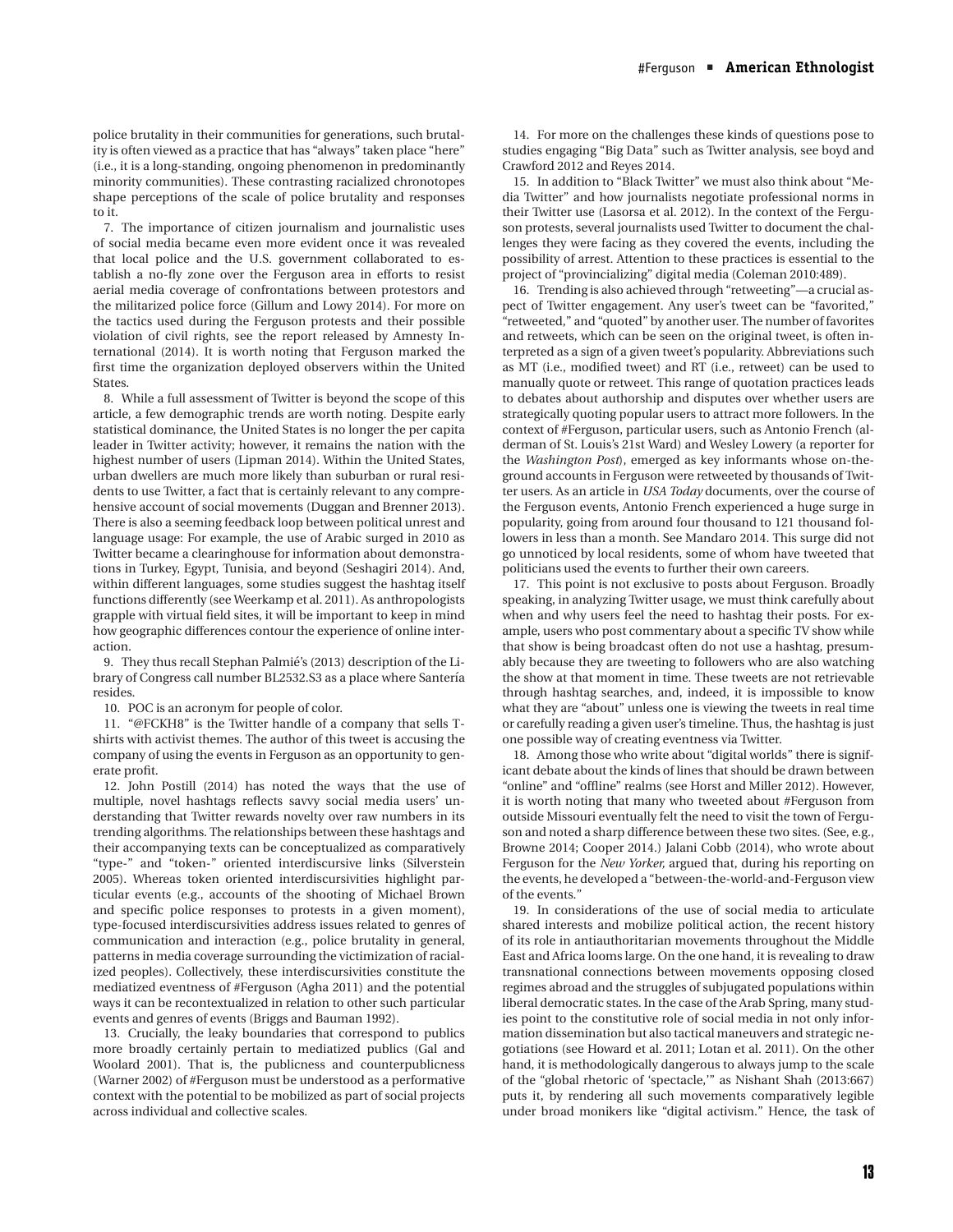assessing the limits and promises of #Ferguson as a field site requires sensitive attention to how technological changes run up against the persistent and embodied legacies of structural violence.

20. The collection is viewable at https://twitter.com/tejucole/ timelines/486562343044669442, accessed October 15, 2014.

21. On the need for methodological accounts of the "eventful temporality" of social movements, see Sewell 2009 and McAdam and Sewell 2001; for more general discussions of alternative temporalities and sociopolitical challenges to the status quo, see Icaza and Vázquez 2013 and Dinshaw et al. 2007; finally, for discussions of the importance of time marking in national identity formation and challenges to the nation, see Olick 2003.

22. Several commentators at the time noted how the Ferguson events played out differently on Facebook versus Twitter. One researcher compared the "virality" of Ferguson on Twitter with that of the "Ice Bucket Challenge" on Facebook—a digital activism campaign that sought to raise awareness about amyotrophic lateral sclerosis (ALS). While there were, overall, many more news articles written about Ferguson than about the Ice Bucket Challenge in August of 2014, stories about Ferguson generated an average of 256 Facebook referrals compared with 2,106 referrals for stories about the Ice Bucket Challenge. Ice Bucket stories on Facebook also received a much larger number of "likes," "shares," and comments than Ferguson stories. One proposed reason for the pattern is Facebook's much more restrictive algorithms, but, more generally, Facebook is not regarded as a forum for hard news, tending more toward "friends and family and fun" (McDermott 2014). The fact that Ice Bucket Challenge posts often used the native video app within Facebook (rather than linking to an outside service) also explains why they dominated users' news feeds, as these types of posts are given priority within the Facebook algorithm. Notably, one user tried to "hack" the Facebook algorithm by faking a change in marital status and using the fake announcement to post commentary on Ferguson. See Warzel 2014. Others tried to "hack" the Ice Bucket Challenge itself; for more, see http://www.icebuckethack.com/, accessed October 15, 2014.

23. The "slowness" of Facebook vis-à-vis Twitter is generally attributed to the Facebook algorithms. Unlike Twitter, which shows all posts in reverse chronological order, Facebook orders posts using an algorithm that takes into account a user's behavior on the site and across the web. Some argue that Facebook's algorithm operates as a form of censorship, weeding out controversial topics and racially charged posts. See Tufekci 2014.

24. For more on the story behind the production of this image, see Lee 2014.

25. For a historical analysis of the production of "black criminality," see Muhammad 2010.

26. Memes might be best understood as mediatized tropes. That is, memes are citational representations that circulate in forms such as hashtags, photos, and videos. In some cases, such representations are explicitly recognized as memes. See Know Your Meme 2007–14.

27. Like Trayvon Martin's hoodie, whose sign value was construed in relation to race, the meaningfulness of the bag of candy and can of iced tea he was carrying with him at the time of his death were also racially construed and, in fact, rematerialized altogether as weapons and drug paraphernalia. George Zimmerman, Trayvon Martin's killer, allegedly thought that the candy and can of iced tea were potentially guns or other weapons; other commentators speculated that Martin was using these items to make recreational drugs. Here, ideas about race transform not just a sign's value (e.g., as a relatively unremarkable piece of clothing or a sartorial practice associated with criminality, as in the case of the hoodie) but the fundamental ontology of a given sign (e.g., as

a bag of candy or a gun, a can of iced tea or drug paraphernalia), thus reflecting the semiotic power of race and racialization (Rosa 2010).

28. Perhaps the most recognizable of these images was a photo of the Miami Heat basketball team wearing hooded sweatshirts with the hoods up that famed NBA player Lebron James posted to Twitter with the hashtag #WeAreTrayvonMartin. See ESPN.com 2012.

29. Some commentators have pointed to the importance of the body not simply as a vehicle for marches or demonstrations but as a strategic choreographic tool deployed through practices such as the gestures associated with #HandsUpDontShoot. See Kedhar 2014.

30. Twitter also became a site in which to draw connections between what was taking place in Ferguson and state-sanctioned violence in other political contexts. Some Twitter users suggested that the killing of Michael Brown and militarized police response to protestors was analogous to the Israeli treatment of Palestinians. This was evident in posts such as "Where I come from, what some call 'rioting' we call an uprising #Ferguson #Gaza #Palestine #intifada" and "The Palestinian people know what it means to be shot while unarmed because of your ethnicity #Ferguson #Justice." Some Palestinians took to Twitter to offer those in Ferguson advice on how to avoid and respond to tear gas, including messages such as "#Ferguson solidarity," "To #Ferguson from #Palestine," and "#Palestine stands with #Ferguson." Meanwhile, other posts pointed to the U.S. involvement in both of these situations; one user, for instance, posted a picture of a teargas canister with the message, "Made in USA teargas canister was shot at us a few days ago in #Palestine by Israel, now they are used in #Ferguson." See Molloy and agencies 2014.

31. The phrase #Ferguson has been used not only on social media but also on other canvases such as posters and T-shirts. During October 2014, #Ferguson morphed into #FergusonOctober as a temporal rallying cry for demonstrations against police violence held in Ferguson throughout the month in preparation for the announcement of whether Officer Darren Wilson would be prosecuted for the killing of Michael Brown. In addition to this adaptation of #Ferguson, #HandsUpDontShoot has been invoked on posters and other organizing materials urging interested parties to text "HANDSUP" to a particular number for updates on what is going on in Ferguson and in the broader effort to eradicate police violence. Thus, there are powerful coordinating relationships between digital and offline contexts such as #Ferguson and Ferguson proper as well as relationships between digital modalities such as the circulation of information via Twitter and cellular text messages.

32. For more on these activities, see http://www.hashtagferguson.org/ and http://fergusonfireside.org/.

#### **References cited**

Adams, Noah

2004 Emmett Till and the Impact of Images: Photos of Murdered Youth Spurred Civil Rights Activism. NPR Morning Edition. http://www.npr.org/templates/story/story.php?storyId=1969 702, accessed November 15, 2014.

Agha, Asif

- 2007 Recombinant Selves in Mass Mediated Spacetime. Language and Communication 27(3):320–335.
- 2011 Meet Mediatization. Language and Communication 31(3):163–170.

Allan, Stuart, and Einar Thorsen, eds.

2009 Citizen Journalism: Global Perspectives. New York: Peter Lang.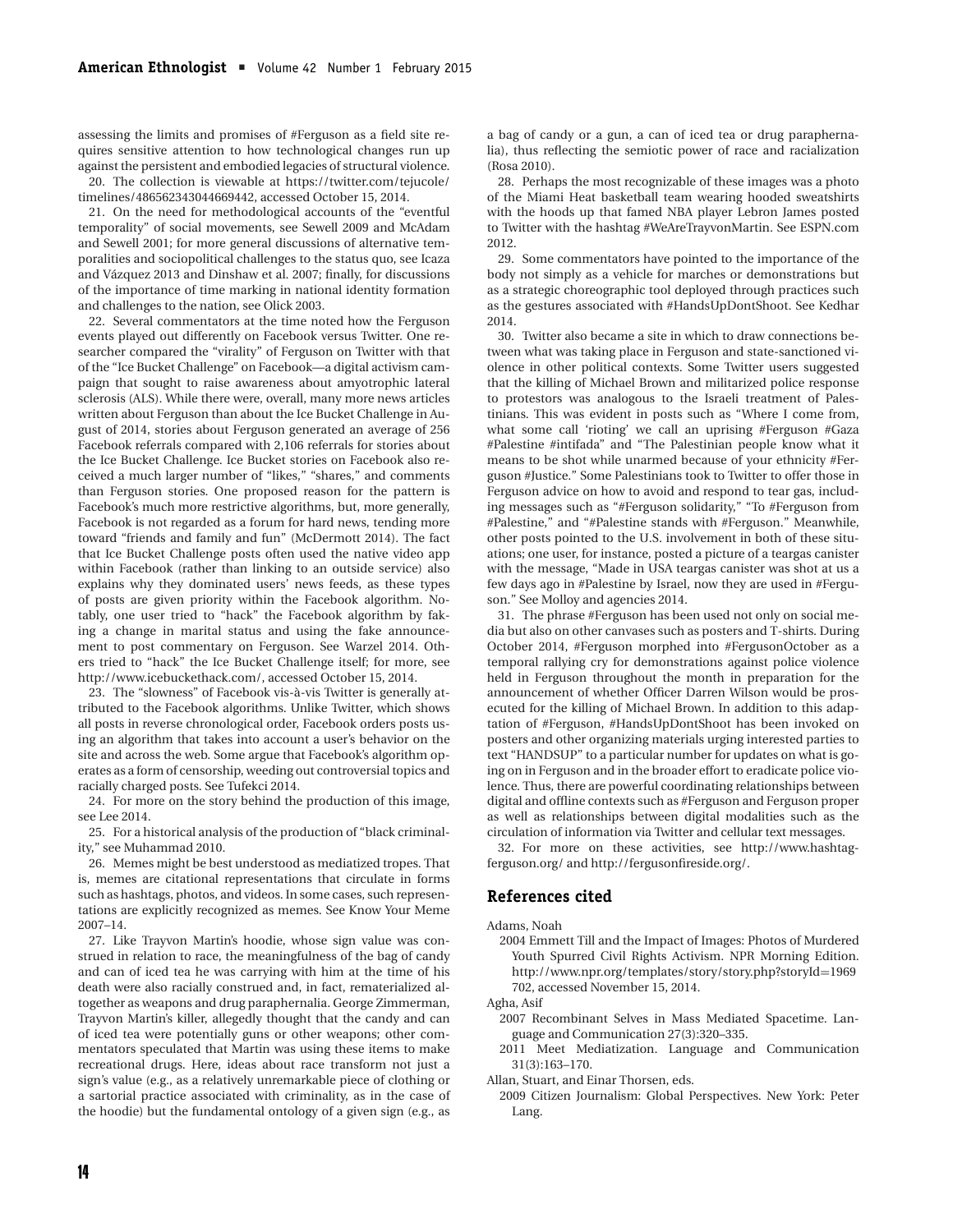```
Amnesty International
```
- 2014 On the Streets of America: Human Rights Abuses in Ferguson. http://www.amnestyusa.org/research/reports/onthe-streets-of-america-human-rights-abuses-in-ferguson, accessed November 15, 2014.
- Auge, Marc ´
- 1995 Non-Places: Introduction to an Anthropology of Supermodernity. John Howe, trans. New York: Verso Books.

Bakhtin, Mikhail

1981 The Dialogic Imagination: Four Essays. Caryl Emerson and Michael Holquist, trans. Austin: University of Texas Press.

Boellstorff, Tom

2008 Coming of Age in Second Life: An Anthropologist Explores the Virtually Human. Princeton: Princeton University Press.

Bonilla, Yarimar

- In press Non-Sovereign Futures: French Caribbean Politics in the Wake of Disenchantment. Chicago: University of Chicago Press.
- boyd, danah, and Kate Crawford
- 2012 Critical Questions for Big Data. Information, Communication, and Society 15(5):662–679.
- Briggs, Charles L., and Richard Bauman
- 1992 Genre, Intertextuality, and Social Power. Journal of Linguistic Anthropology 2(2):131–172.

Browne, Rembert

2014 The Front Lines of Ferguson. Grantland.com, August 15. http://grantland.com/features/ferguson-missouri-protestmichael-brown-murder-police/, accessed October 15, 2014.

Bruns, Axel, and Jean Burgess

2011 The Use of Twitter Hashtags in the Formation of Ad Hoc Publics. Paper presented at the European Consortium for Political Research conference, Reykjavik, August 25–27.

Bryers, Alex

2014 #Ferguson: Social Media More Spark than Solution. Politico.com, August 20. http://www.politico.com/story/2014/ 08/ferguson-social-media-more-spark-than-solution-110202.html, accessed October 15, 2014.

Chittal, Nisha

2012 How to Decide What Can Be Published, What's Private of Twitter and Facebook. Poynter.com, March 29. http://www.poynter.org/latest-news/making-sense-of-news/ 167704/how-to-decide-what-can-be-published-whatsprivate-on-twitter-and-facebook/, accessed October 15, 2014.

Cobb, Jalani

2014 Between the World and Ferguson. New Yorker.com, August 26. http://www.newyorker.com/news/news-desk/worldferguson, accessed October 15, 2014.

Coleman, Gabriella

2010 Ethnographic Approaches to Digital Media. Annual Review of Anthropology 39: 487–505

Cooper, Brittney

- 2014 "I Am Not Afraid to Die": Why America Will Never Be the Same Post-Ferguson. Salon.com, September 3. http://www. salon.com/2014/09/03/%E2%80%9Ci˙am˙not˙afraid˙to˙die %E2%80%9D˙why˙america˙will˙never˙be˙the˙same˙post˙ ferguson/, accessed October 15, 2014.
- Dinshaw, Carolyn, Lee Edelman, Roderick A. Ferguson, and Carla Freccero

2007 Theorizing Queer Temporalities: A Roundtable Discussion. GLQ 13(2–3):177–195.

Dobrin, Lise

2008 From Linguistic Elicitation to Eliciting the Linguist: Lessons in Community Empowerment from Melanesia. Language 84(2):300–324.

Duggan, Maeve, and Joanna Brenner

- 2013 Social Networking Site Users. Pew Research Internet Project. February 14. http://www.pewinternet.org/2013/02/14/socialnetworking-site-users/, accessed October 15, 2014.
- du Toit, Brian M.
	- 1980 Ethics, Informed Consent, and Fieldwork. Journal of Anthropological Research 36(3):274–286.
- Elignon, John

2014 Michael Brown Spent Last Weeks Grappling with Problems and Promise. New York Times, August 24, 2014.

ESPN.com

2012 Heat Don Hoodies after Teen's Death. ESPN.com, March 24. http://espn.go.com/nba/truehoop/miamiheat/story/˙/id/ 7728618/miami-heat-don-hoodies-response-death-teentrayvon-martin, accessed October 15, 2014.

Ferguson October

- 2014 About. http://fergusonoctober.com/about/, accessed October 15, 2014.
- Florini, Sarah
	- 2014 Tweets, Tweeps, and Signifyin': Communication and Cultural Performance on "Black Twitter." Television and New Media 15(3):223–237.
- Gal, Susan, and Kathryn Woolard
	- 2001[1995] Constructing Languages and Publics: Authority and Representation. *In* Languages and Publics: The Making of Authority. Susan Gal and Kathryn Woolard, eds. Pp. 1–12. Manchester, UK: St. Jerome's Press.

Garret, Kelly R., and Paul Resnick

- 2011 Resisting Political Fragmentation on the Internet. Daedalus 140(4):108–120.
- Gebreyes, Rahel
	- 2014 How Race, Gender and Fatigue Have Affected the Coverage of Renisha McBride's Death. http://www.huffingtonpost.com/2014/07/24/renisha-mcbride-trayvon-martingender˙n˙5615011.html, accessed October 15, 2014.

Geraldo Rivera: "Leave The Hoodie At Home"

2012 YouTube video, 3:02, from Fox New Broadcast on March 23. Posted by tpmtv. https://www.youtube.com/watch?v= 2Yyqkcc-a8U, accessed October 15, 2014.

- Gillum, Jack, and Joan Lowy
	- 2014 Ferguson No-Fly Zone Aimed at Media. http://bigstory.ap.org/article/674886091e344ffa95e92eb482e-02be1/ap-exclusive-ferguson-no-fly-zone-aimed-media, accessed November 15, 2014.

Gupta, Akhil, and James Ferguson

- 1997 Anthropological Locations: Boundaries and Grounds of a
- Field Science. Berkeley: University of California Press.
- Horst, Heather, and Daniel Miller
- 2012 Digital Anthropology. London: Berg Publishers.
- Howard, Philip Aiden Duffy, Deen Freelon, Muzammil Hussain, Will Mari, and Marwa Mazaid
	- 2011 Opening Closed Regimes: What Was the Role of Social Media during the Arab Spring? Project on Information Technology and Political Islam. http://pitpi.org/wp-content/ uploads/2013/02/2011˙Howard-Duffy-Freelon-Hussain-Mari-Mazaid˙pITPI.pdf, accessed October 15, 2014.

Hsieh, Steven, and Raven Rakia

- 2014 After #Ferguson. Nation. October 27, 2014.
- Icaza, Rosalba, and Rolando Vázquez
- 2013 Social Struggles as Epistemic Struggles. Development and Change 44(3):683–704.

Jackson, John L.

2008 Racial Paranoia: The Unintended Consequences of Political Correctness: The New Reality of Race in America. New York: Basic Civitas.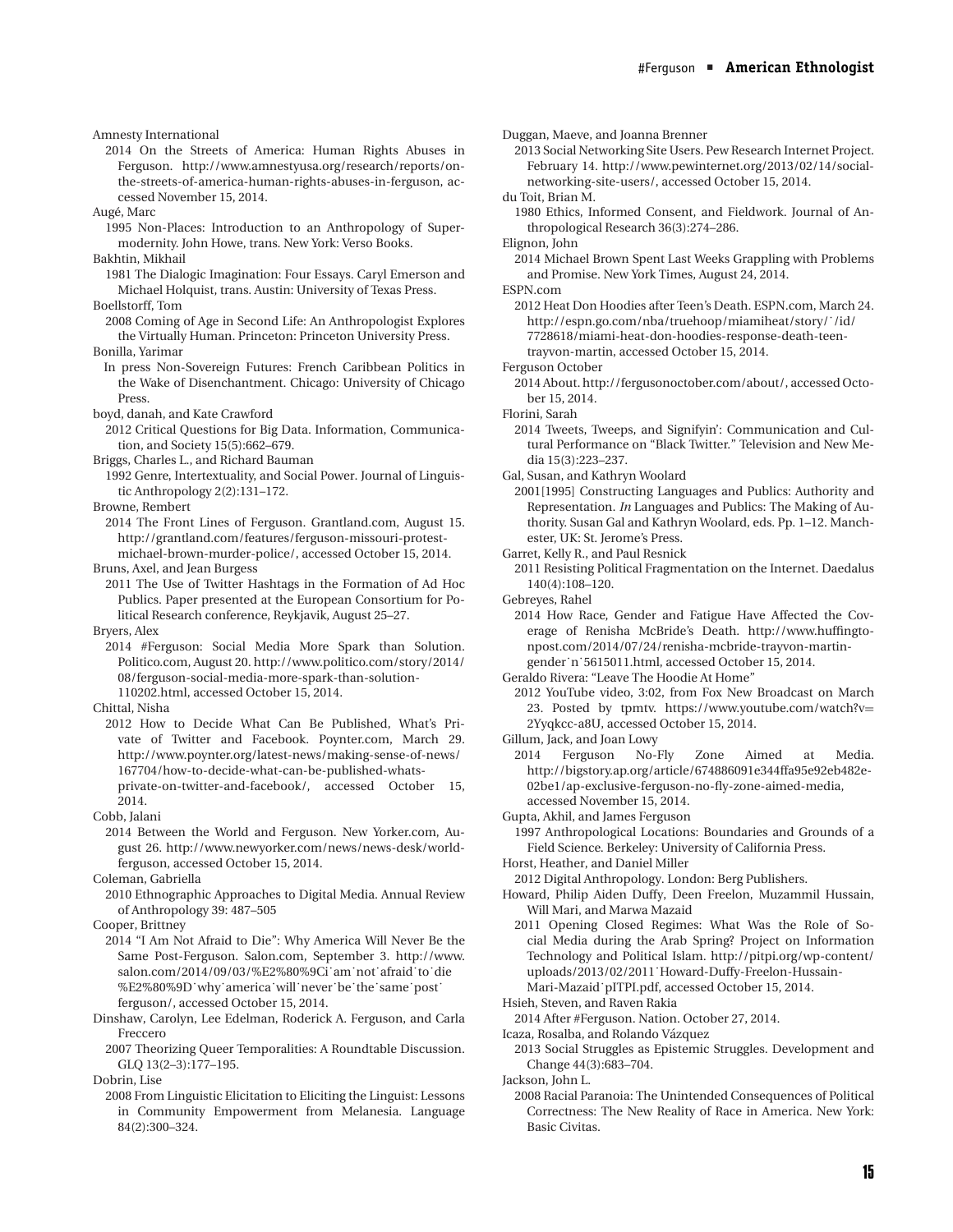Juris, Jeffrey

2012 Reflections on #Occupy Everywhere: Social Media, Public Space, and Emerging Logics of Aggregation. American Ethnologist 39(2):259–279

Kedhar, Anusha

2014 "Hands Up! Don't Shoot!": Gesture, Choreography, and Protest in Ferguson. Feministwire, October 6. http://thefeministwire.com/2014/10/protest-in-ferguson/, accessed October 15, 2014.

Know Your Meme

2007–14 Know Your Meme Home. http://knowyourmeme.com, accessed October 15, 2014.

Lasorsa, Dominic, Seth Lewis, and Avery Holton

2012 Normalizing Twitter: Journalism Practice in an Emerging Communication Space. Journalism Studies 13(1): 19–36.

Laurie, Julia

2014 10 Hours in Ferguson: A Visual Timeline of Michael Brown's Death and Its Aftermath. MotherJones.com, August 27. http://www.motherjones.com/politics/2014/08/timelinemichael-brown-shooting-ferguson, accessed October 15, 2014.

Lee, Jolie

- 2014 Hands Up: Howard U. Photo of Students in Solidarity Goes Viral. USA Today, August 14. http://www.usatoday.com/ story/news/nation-now/2014/08/14/hands-up-fergusonmichael-brown-howard-brown/14044865/, accessed October 15, 2014.
- Lipman, Victor
- 2014 Top Twitter Trends: What Countries Are Most Active? Who's Most Popular? Forbes.com, May 24. http://www.forbes.com/sites/victorlipman/2014/05/24/toptwitter-trends-what-countries-are-most-active-whos-mostpopular/, accessed October 15, 2014.
- Lotan, Gilad, Erhardt Graeff, Mike Ananny, Devin Gaffney, Ian Pearce, and danah boyd
- 2011 The Revolutions Were Tweeted: Information Flows during the 2011 Tunisian and Egyptian Revolutions. International Journal of Communication 5:1375–1405.

Mandaro, Laura

2014 300 Ferguson Tweets: A Day's Work for Antonio French. USA Today, August 26. http://www.usatoday.com/ story/news/nation-now/2014/08/25/antonio-french-twitterferguson/14457633/, accessed October 15, 2014.

Marquez, John

2012 Latinos as the "Living Dead": Raciality, Expendability, and Border Militarization. Latino Studies 10(4):473–498.

McAdam, Doug, and Thomas Sewell Jr.

2001 It's About Time: Temporality in the Study of Social Movements and Revolutions. *In* Silence and Voice in the Study of Contentious Politics. Ronald Aminzade, ed. Pp. 51–88. Cambridge: Cambridge University Press.

McDermott, John

2014 Why Facebook Is for Ice Buckets, Twitter Is for Ferguson. Digiday.com, August 20. http://digiday.com/platforms/ facbeook-twitter-ferguson/, accessed October 15, 2014.

Meyer, Robinson

2014 When the World Watches the World Cup, What Does That Look Like? Atlantic, July 15. http://www.theatlantic. com/technology/archive/2014/07/when-the-world-watchesthe-world-cup-what-does-it-look-like/374461/2/, accessed October 15, 2014.

Molloy, Mark, and agencies

2014 Palestinians Tweet Tear Gas Advice to Protesters in Ferguson. Telegraph, August 15. http://www.telegraph.co.

uk/news/worldnews/northamerica/usa/11036190/Palestinians-tweet-tear-gas-advice-to-protesters-in-Ferguson.html, accessed October 15, 2014.

Muhammad, Khalil Gibran

2010 The Condemnation of Blackness: Race, Crime, and the Making of Modern Urban America. Cambridge, MA: Harvard University Press.

Olick, Jeffrey K, ed.

2003 States of Memory: Continuities, Conflicts, and Transformations in National Retrospection. Durham, NC: Duke University Press.

Palmié, Stephan

2013 The Cooking of History: How Not to Study Afro-Cuban Religion. Chicago: University of Chicago Press.

Pariser, Eli

- 2012 The Filter Bubble: How the New Personalized Web Is Changing What We Read and How We Think. New York: Penguin Press.
- Postill, John
	- 2014 Democracy in an Age of Viral Reality: A Media Epidemiography of Spain's Indignados Movement. Ethnography 15(1):51– 69.
- Postill, John, and Sarah Pink

2012 Social Media Ethnography: The Digital Researcher in a Messy Web. Media International Australia 145:123–134.

Reyes, Angela

- 2014 Linguistic Anthropology in 2013: Super-New-Big. American Anthropologist 116(2):366–378.
- Rosa, Jonathan

2010 Looking like a Language, Sounding like a Race: Making Latina/o Panethnicity and Managing American Anxieties. Ph.D. dissertation, Department of Anthropology, University of Chicago.

Sankar, Pamela

2004 Communication and Miscommunication in Informed Consent to Research. Medical Anthropology Quarterly 18(4):429– 446.

Seshagiri, Ashwin

2014 The Language of Twitter Users. NYTimes.com, March 9. http://bits.blogs.nytimes.com/2014/03/09/the-languagesof-twitter-users/, accessed October 15, 2014.

Sewell, Thomas, Jr.

2009 Logics of History: Social Theory and Transformation. Chicago: University of Chicago Press.

Shah, Nishant

2013 Citizen Action in the Time of the Network. Development and Change 44(3):665–681.

Sharma, Sanjay

2013 Black Twitter? Racial Hashtags, Networks, and Contagion. New Formations: A Journal of Culture/Theory/Politics 78(1):48–64.

Silverstein, Michael

2005 Axes of Evals: Token versus Type Interdiscursivity. Journal of Linguistic Anthropology 15(1):6–22.

Smith, Aaron

2013 Smartphone Ownership 2013. Pew Research Center, June 5. http://www.pewinternet.org/2013/06/05/smartphoneownership-2013/, accessed October 15, 2014.

Sunstein, Cass

2009 Republic.com 2.0. Princeton: Princeton University Press. Trouillot, Michel-Rolph

2003 Global Transformations: Anthropology and the Modern World. New York: Palgrave Macmillan.

Tufekci, Zeynep

2014 What Happens to #Ferguson Affects Ferguson: Net